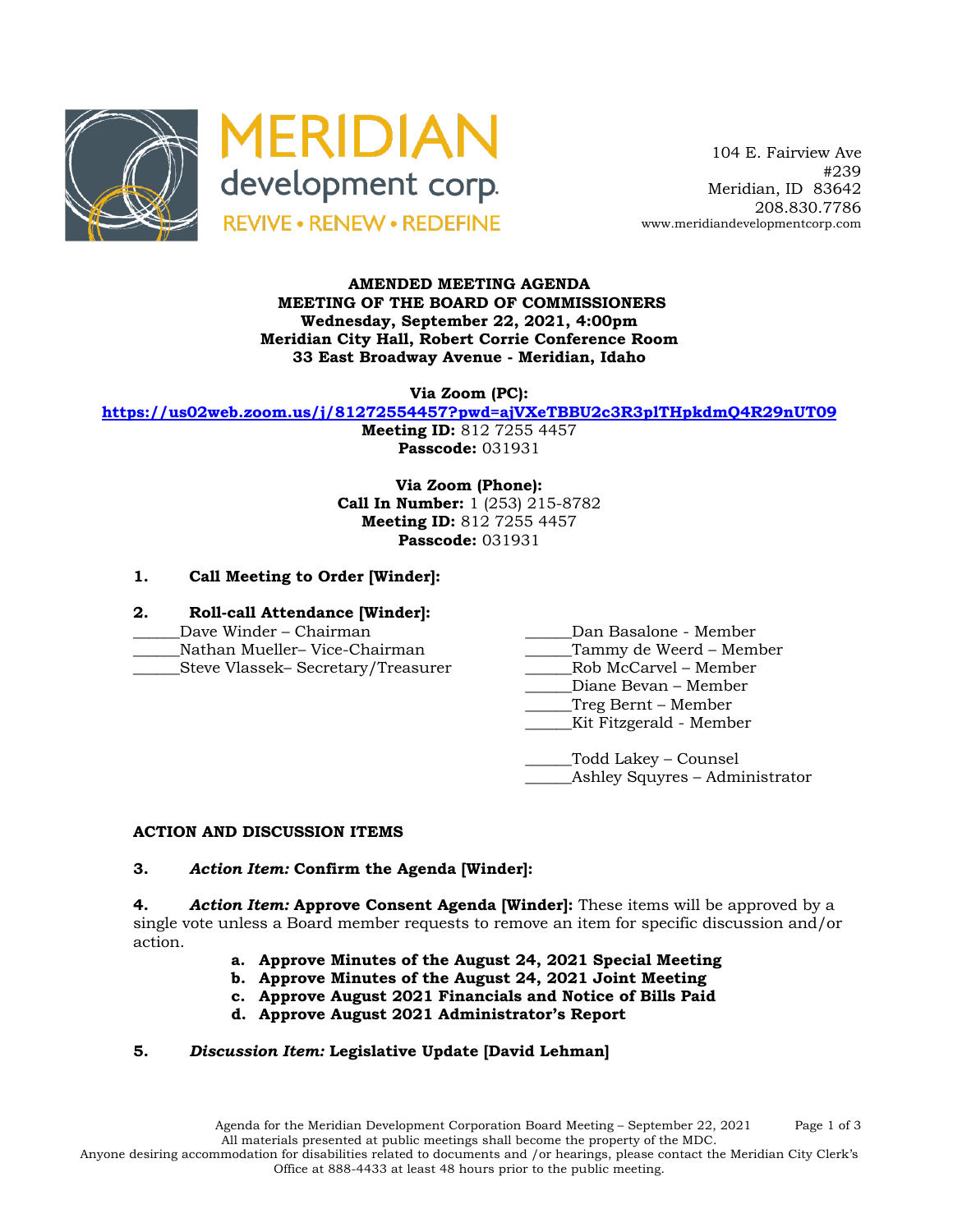**6.** *Action Item:* **Consideration of approval of the (Option A) Urban Renewal Plan for the Northern Gateway District Urban Renewal Project and corresponding Resolution No. 21-036 [Meghan Conrad]**

**7.** *Action Item:* **Consideration of approval of the (Option B) Urban Renewal Plan for the Northern Gateway District Urban Renewal Project and corresponding Resolution No. 21-037 [Meghan Conrad]**

**8.** *Action Item:* **Consideration of approval of the First Amendment to the Urban Renewal Plan for the Union District Urban Renewal Project and corresponding Resolution No. 21-038 [Meghan Conrad]**

**9.** *Action Item:* **Consideration of approval of the Civil Survey task order for the required legal description and exhibit for the Northern Gateway Option B and corresponding Resolution 21-039 [Squyres]**

**10.** *Action Item:* **Consideration of approval of the FY22 contract with PC Maintenance for snow removal and quarterly parking lot sweeping services for the COMPASS/VRT and Mason parking lots and corresponding Resolution 21-040 [Squyres]**

**11.** *Action Item:* **Consideration of approval of the extension of the professional services agreement and the scope of work with Eide Bailley for the FY21 annual audit and corresponding Resolution 21-041 [Squyres]**

**12.** *Action Item:* **Consideration of approval of a cost-share agreement with the City of Meridian related to the relocation of the Hunter Lateral and corresponding Resolution 21-042 [Bruce Freckleton]**

**13.** *Action Item:* **Consideration of approval of the reimbursement request by MKA for the completed public parking lot and corresponding Resolution 21-043 [Squyres/Lakey]**

**14.** *Action Item:* **Consideration of approval of the FY22 contract with Provision Landscaping for the grounds maintenance for the COMPASS/VRT building and corresponding Resolution 21-044 [Squyres]**

**15.** *Discussion Item:* **Counsel's Report [Lakey]:** Counsel Lakey will review legal topics that need to be brought to the attention of the Board.

**16.** *Discussion Item:* **Administrator's Report [Squyres]:** Administrator Squyres will review topics that need to be brought to the attention of the Board.

#### **17.** *Discussion Item:* **Chairman's Report**

- **18. Public Comment**
- **19. Adjourn the Meeting [Winder]:**

**Executive Session per Idaho State Code 74-206: The Board may go into executive session pursuant to Idaho Code Section 74-206 with the specific applicable code subsection cited as part of the motion to go into executive session.**

**Regular meetings of the Meridian Development Corporation Board of Commissioners are scheduled for the second Wednesday of each month at 7:30 am and the fourth Wednesday at 4:00 pm in the North Conference Room at the Meridian City Hall.**